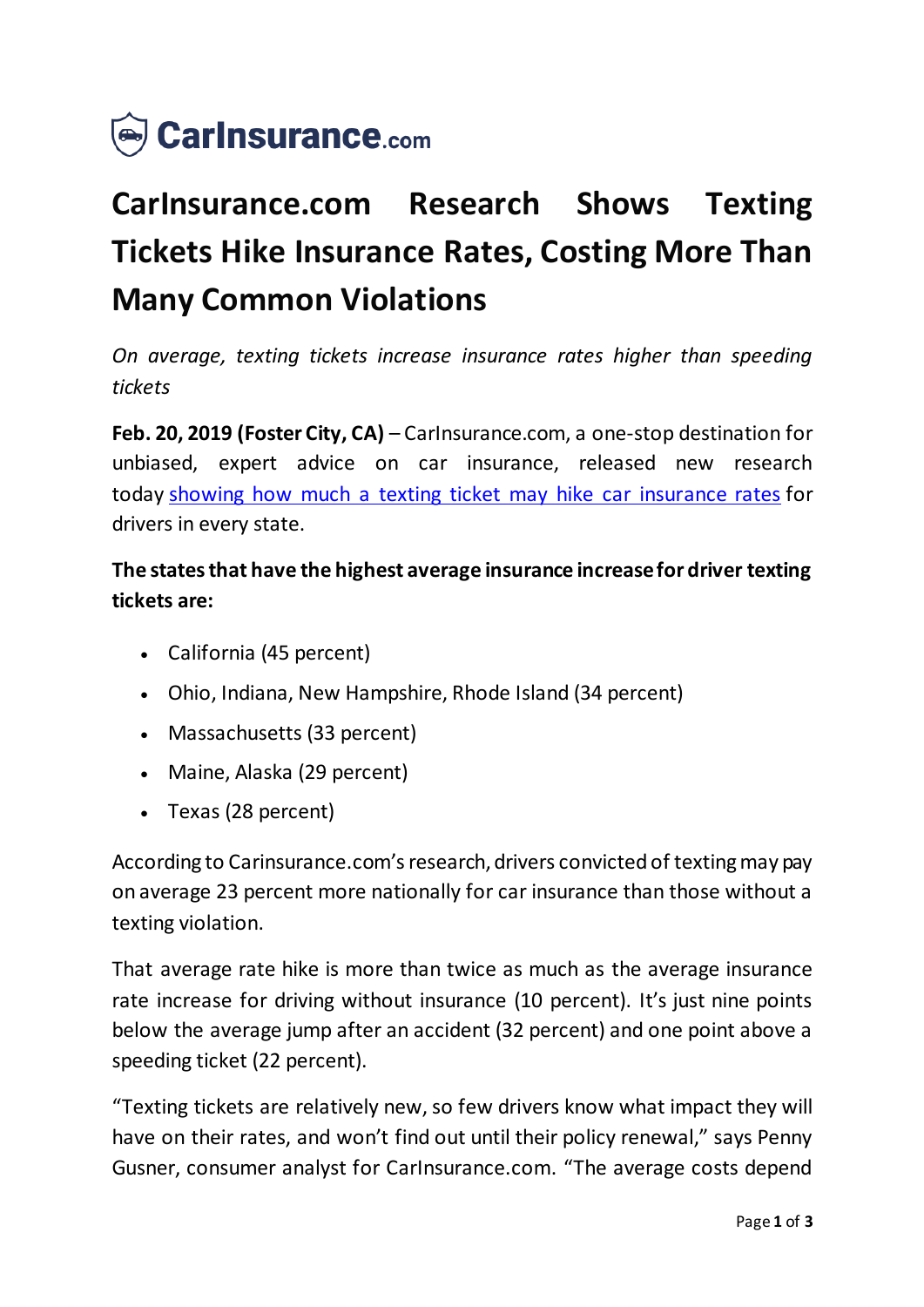largely on state laws and insurance companies, but we've compiled all the average increase rates per state, so drivers know what to expect before they renew their policy."

To put texting ticket violations in context, here's how the average rate increase compares to other common traffic tickets:

| <b>Texting-while-driving</b>  | 23% |
|-------------------------------|-----|
| Speeding 16-29 MPH over limit | 22% |
| Improper/illegal pass/turn    | 20% |
| Speeding 1-15 MPH over limit  | 20% |
| Following too closely         | 20% |
| Failure to stop               | 20% |
| Driving without insurance     | 10% |

"Insurance companies assess risk differently, so the price for a policy can differ by hundreds of dollars," says Gusner. "It pays to comparison shop, at least upon renewal time, but especially after a ticket.

For example, the average driver can save about \$970 by comparison shopping after a texting violation, according to CarInsurance.com data.

### **See the full article and methodology here:**

[https://www.carinsurance.com/how-much-car-insurance-goes-up-after](https://www.carinsurance.com/how-much-car-insurance-goes-up-after-texting-ticket)[texting-ticket](https://www.carinsurance.com/how-much-car-insurance-goes-up-after-texting-ticket)

[CarInsurance.com](https://www.carinsurance.com/) is owned and operated by QuinStreet, Inc. (Nasdaq: QNST), a pioneer in delivering online marketplace solutions to match searchers with brands in digital media.

QuinStreet is committed to providing consumers and businesses with the information and tools they need to research, find and select the products and brands that meet their needs. CarInsurance.com is member of the company's expert research and publishing division.